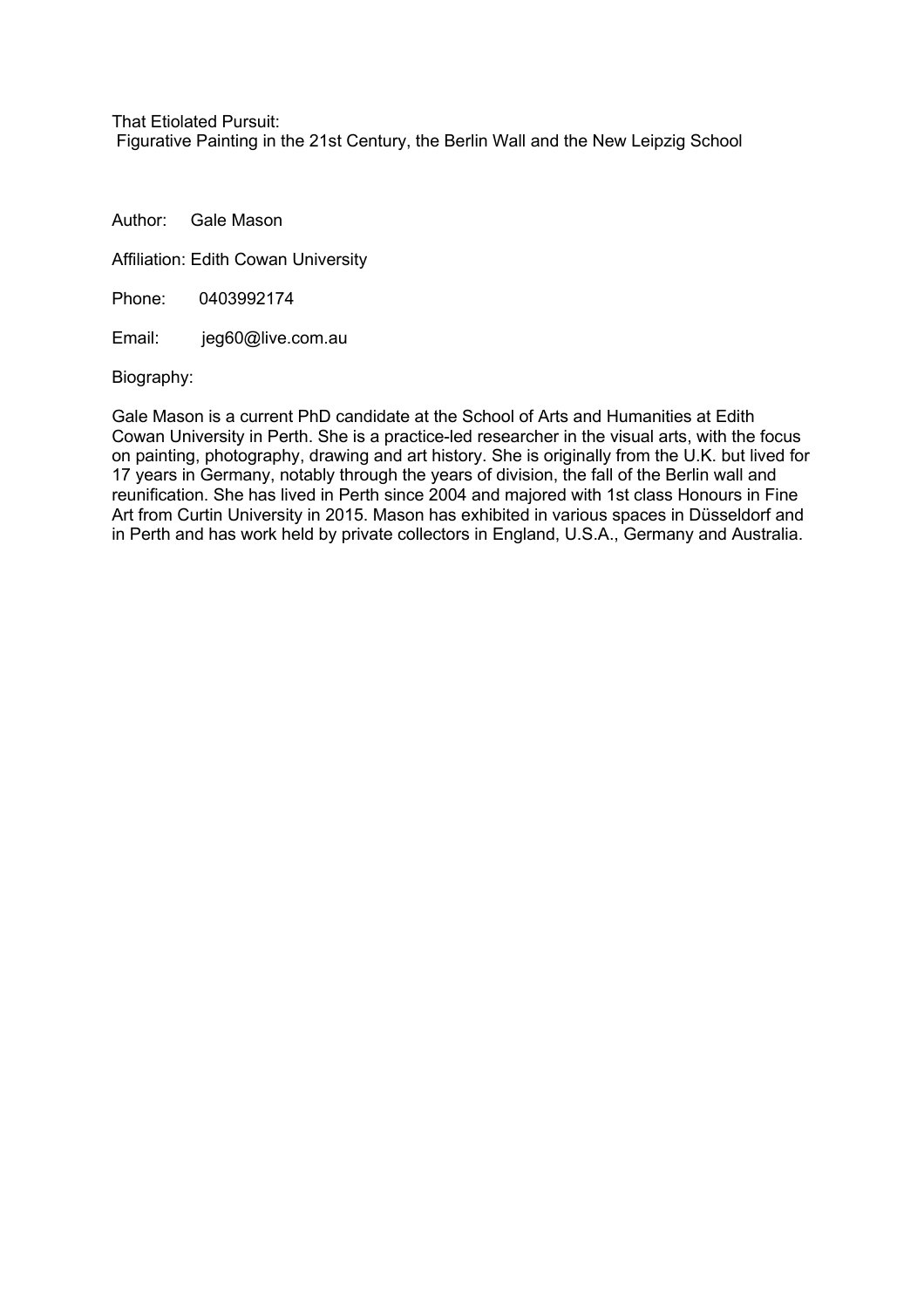## **FIGURATIVE PAINTING AFTER THE DEATH OF PAINTING SENSATION, THE EVENT AND THE NEW LEIPZIG SCHOOL** FIGURATIVE PAINTING, BERLIN WALL, NEW LEIPZIG SCHOOL, SENSATION, EVENT

## **Abstract**

It is widely accepted in the discourse of contemporary art, that the rise of Conceptualism dramatically challenged the legitimacy of figurative painting in the Western art world, resulting in post-modernist critics proclaiming its death in the 1980's. This denunciation was in part due to this genre being appropriated by the National Socialists in Germany during the Third Reich as well as by the Stalinist Communists, in order to promote their divergent ideological principles. The forced division of Germany in 1945, and the subsequent construction of the Berlin Wall in 1961, caused the nascent individual states to be subject to political and social extremes, bifurcating into largely separate trajectories. One particular effect was the partition of East German art academies from Western discourse. Consequently, they continued to provide classical training with the emphasis on specific technical skills and techniques; and figurative painting continued to be regarded as the country's most important and prestigious art form.

I argue that the concepts of Event and Deleuzian Sensation are made manifest in key works by members of the New Leipzig School, a collective term for a loose assembly of figurative painters, who emerged out of the former GDR after the fall of the Berlin Wall. I want to ask questions in order to understand these concepts and in doing so deepen the trajectory of my own painting practice. Of particular interest is how this historic event impacted on their oeuvre? According to the art historian April Eisman, lingering post-wall triumphalism and a general dismissal of the context in which their works have been created, led to this group being largely misrepresented in Anglo /American discourse. Insights gained from an analysis of the Leipzig painters' work are generated into my own painting practice and its concern with figurative painting as a valid means of expression, particularly against the backdrop of the digital age. More generally, the research examines through their legacy, how the history of art is relevant in contemporary discourse and a crucial factor informing the present.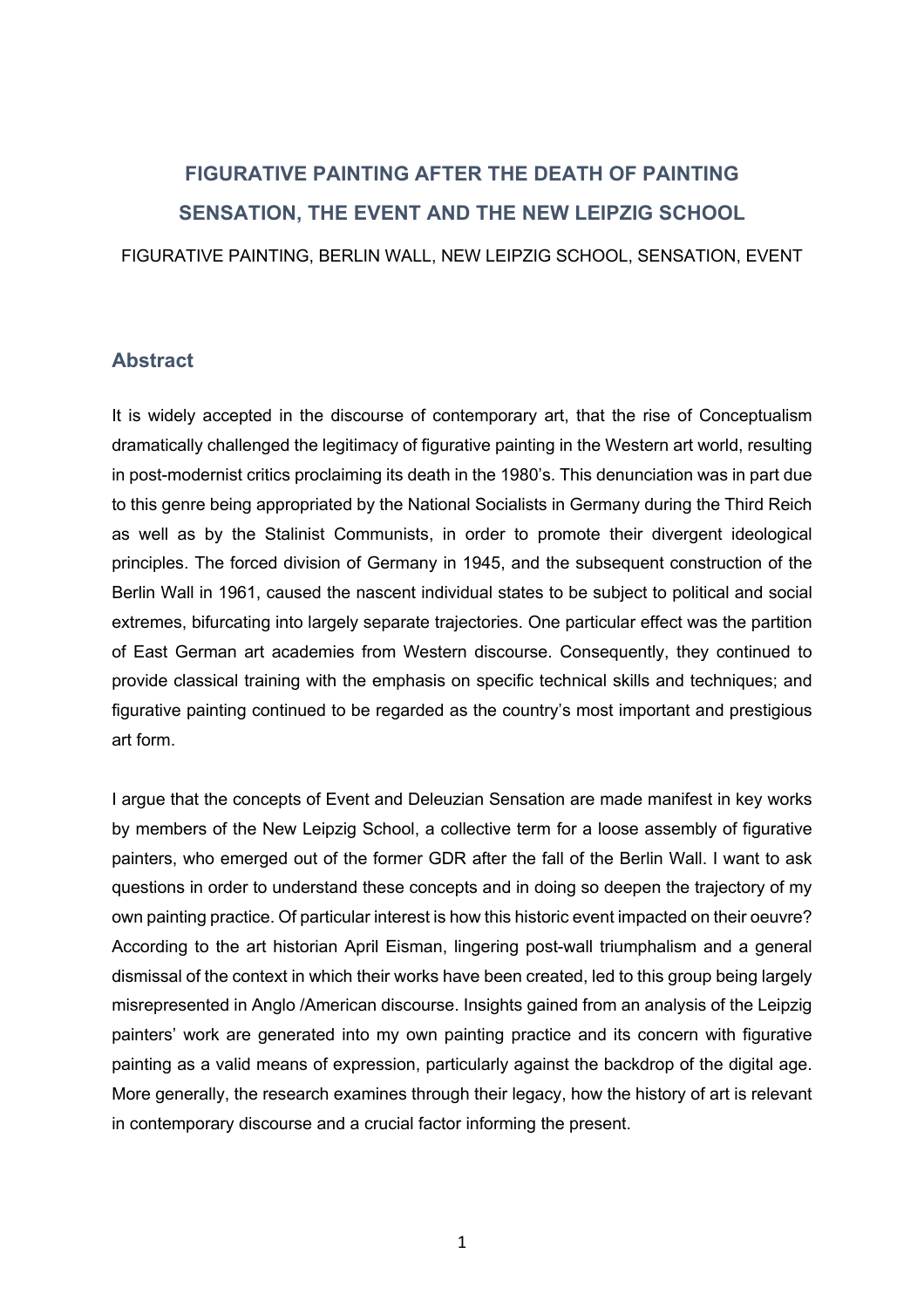This paper is a component of a practice-led research focussing on figurative painting and how it continues to be accepted as a valid medium. In order to address these questions, the research interweaves the concepts of Event and Deleuzian Sensation and investigates how they manifest through my painting practice. In the course of this paper, the main interest centres on a loose assembly of figurative painters known collectively as the "New Leipzig School" who emerged out of the former German Democratic Republic after the fall of the Berlin wall. Stringent analysis of their oeuvre will be applied with the aim of providing concrete definitions of the above concepts. As a figurative painter, I intend to investigate how the fall of the Berlin wall as an Event, impacted on their work and how I can use this knowledge as a critical lens to channel into my own practice.

In 1973, Susan Sontag, the eminent author, wrote of living in an 'image-choked world (Sontag 2001, p. 15), contending that the excessive proliferation of the image was now out of control; and therefore, had the power to desensitize the viewer to make an event seem less real. In this case the type of image Sontag was referring to was the photograph. She spoke of 'oversaturation' and this of course, was written before the evolution of social media and mass digital communication. Sontag died in 2004 and so did not live to experience the current image-soaked culture where, through the invention of the smartphone, we create, consume and discard images with little or no concern. I wonder whether she could have imagined just how disposable the photograph would become? My argument as a figurative painter, pivots on this excessive image consumption; I focus on questions of value related to the painted image – which can through its materiality manifest qualities of sensation – and contrast this against digital images which possess no material presence. How can painting further evolve and develop in order to remain any relevance in contemporary art discourse within the digital era? How can one create a painting that is compelling and not just a mimetic representation of the thing it supposed to be depicting? Is it exactly because of its status as a physical object which has a bodily connection to its creator or even as a slow medium, that has afforded painting a renewed agency?

Gilles Deleuze, the French philosopher argued that the problem that confronts painting is not reproducing or inventing forms but of 'capturing forces' or some kind of tension, in order 'to render visible that are themselves not visible' (Deleuze 2003, p. 48). The challenge is how to represent visually, elements such as inertia, weight, movement, sound and instability. For Deleuze, this problem could be solved by the use of 'Sensation' avoiding any form of narrative and painting in a manner as to induce a direct and corporeal response from the viewer (Deleuze 2003, p. 48), a direct transmission, bypassing the brain and inducing a physical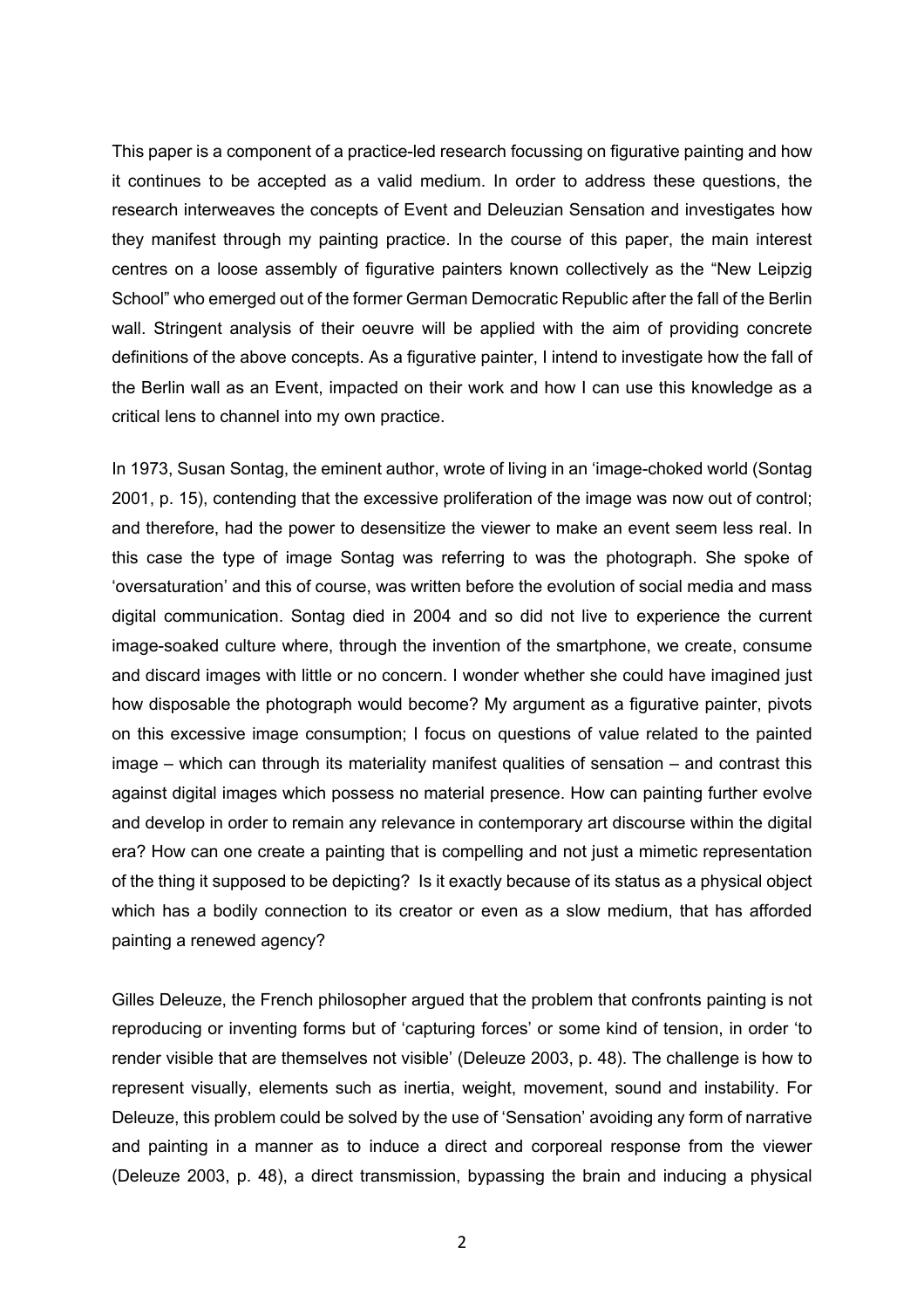response. As viewers, we are programmed to look for a narrative in order to make sense of what we see, to search for meaning or an explanation. Without it we feel uncomfortable and uncertain. "We demand to know what narrative, what organisation of intelligible relationship renders this response – a scream, a tear, a frisson – a knowable object, a figure that stands against a background of story constituted of other knowable objects" (Daryl Slack 2011, p. 154). Deleuze maintained there were two alternative methods to avoid narrative; progression towards abstraction, which he argued was a cerebral experience and that towards the Figure. Using Cezanne's definition, he called the latter form, "Sensation", or of the body, an act upon the nervous system (Deleuze 2003, p. 31). Furthermore, one cannot "think" Sensation", rather it is an empirical experience, of the senses - one "becomes" in the Sensation (Deleuze 2003, p. 31) which is beyond rational understanding.

According to the theorist Slavoj Žižek, who is concerned with similar phenomena as Deleuze, the Event is not a particular occurrence but rather a philosophical system which is framed as the rupture or unseen force which can only be experienced through its effects (Žižek 2014, p. 2). He goes on to explain that the Event is "something shocking, out of joint, that appears to happen all of a sudden and interrupts the usual flow of things" (Žižek 2014, p. 2). Art historian Moshe Barasch observed that 'colour appeals to the senses' (Barasch 2000, p. 355) which supports Deleuzes' "act upon the nervous system," colour being one form of assisting the direct transmission. This field of enquiry emphasises painting's potential importance as a medium, through its material qualities, process and facture, in capturing unseen phenomena such as Evental rupture and sensation, using the form of the mis-en-scene, das Bühnenbild or the staged event.

In addition to the burden of competing with the current image deluge, since the end of the Second World War, painting has had to endure the general consensus within contemporary art discourse that:

the rise of Conceptualism – with its emphasis on deskilling and displacing aesthetic work from traditional artistic materials like paint, bronze and steel, into the bureaucratic and technical media of text and photography – dramatically challenged the legitimacy of painting,

resulting in post-modernist critics proclaiming its death in the 1980's (Ammer et al. 2016, p. 11). This criticism of painting is validated by the author Timothy Hymans who, in his review of the book "Art Since 1900" describes a lecture given by Rosalind Krauss, one of the co-authors, at the National Gallery in London in 1999, in which she referred to painting as that 'etiolated pursuit' (Hyman 2005). By this she meant that painting, had become pallid, sickly, exhausted and totally obsolete. If painting was acceptable at all, it had to be abstract, (Eisman 2012)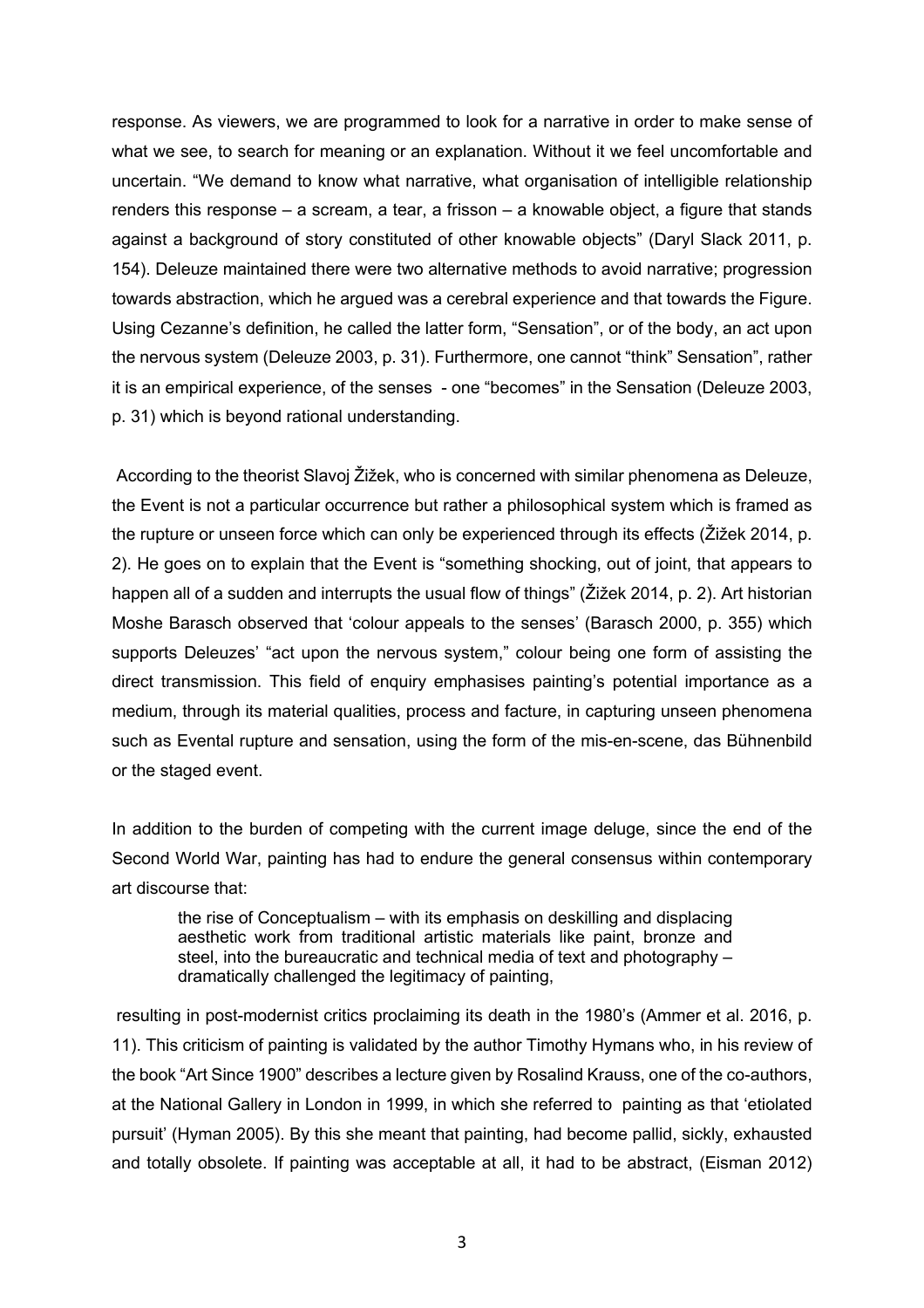which was "regarded as more spiritually evolved, more advanced than figuration, which in turn was regarded as retrograde (Hyman 2016, p. 9).

However, since the end of the last century, there has been a distinct and persistent resurgence in the interest in figurative painting and much of it seems to pivot around the work of the Leipzig painters. In order to clarify, when I refer to East and West, I am differentiating between the Communist countries of Eastern Europe and the countries in the Capitalist West which the wall sought to divide. The painters chosen as the focus of this research are known collectively as the "New Leipzig School" although they are not part of a formal group. Partitioned from the West, they received a traditional training in painting during the GDR at the Hochschule für Grafik und Buchkunst in the East German city of Leipzig. They are of particular significance to this study as they share technical skill, representational paintings of mysterious and imagined scenarios, a commitment to the mis-en-scene genre, a strong interest in referencing Western art history, as well as a detached attitude to particularly historic subject matter. Further, as I will argue, they share an approach that embodies Deleuzian Sensation and their work encapsulates a response to the Event, in their case, the fall of the Berlin wall.

Extraordinarily, within the Anglo-American scholarship there is a distinct lack of critical analysis regarding these painters and their work tends to be reviewed from a singularly Western perspective. There is usually a predominate and patronizing tone of "post-wall triumphalism" that pervades this discourse and the Leipzig painters have been repeatedly accused of making work that has no meaning (Eisman 2012). Attaching labels to them such as: 'the painter who came in from the cold' (Smith 2000) and making assumptions that they were trained in Socialist Realism, the realistic, idealized style of art developed by the Soviet Union, as part of the GDR propaganda machine. The art historian Anne Hamilton agrees, adding that in America in particular, some commentators want, for instance, Neo Rauch, one of the leading Leipzig painters to 'stand as an avatar for the anti-Communist artist, now freed by the triumph of Western capitalism and its abundant rewards' (Hamilton 2011).

'Often in a narrative, it is only through a similar shift in perspective that we get what the story is really all about' (Žižek 2014, p. 12).

I would contend that these critics ignore the context within which these paintings where created and that if they considered the implications of the sudden collapse of the GDR on the East German painters, they would view them from a completely different perspective. This complacent attitude acts as a barrier, preventing serious study of the Leipzig painter's oeuvre. These artists have had to watch as their art world disintegrated, become completely subsumed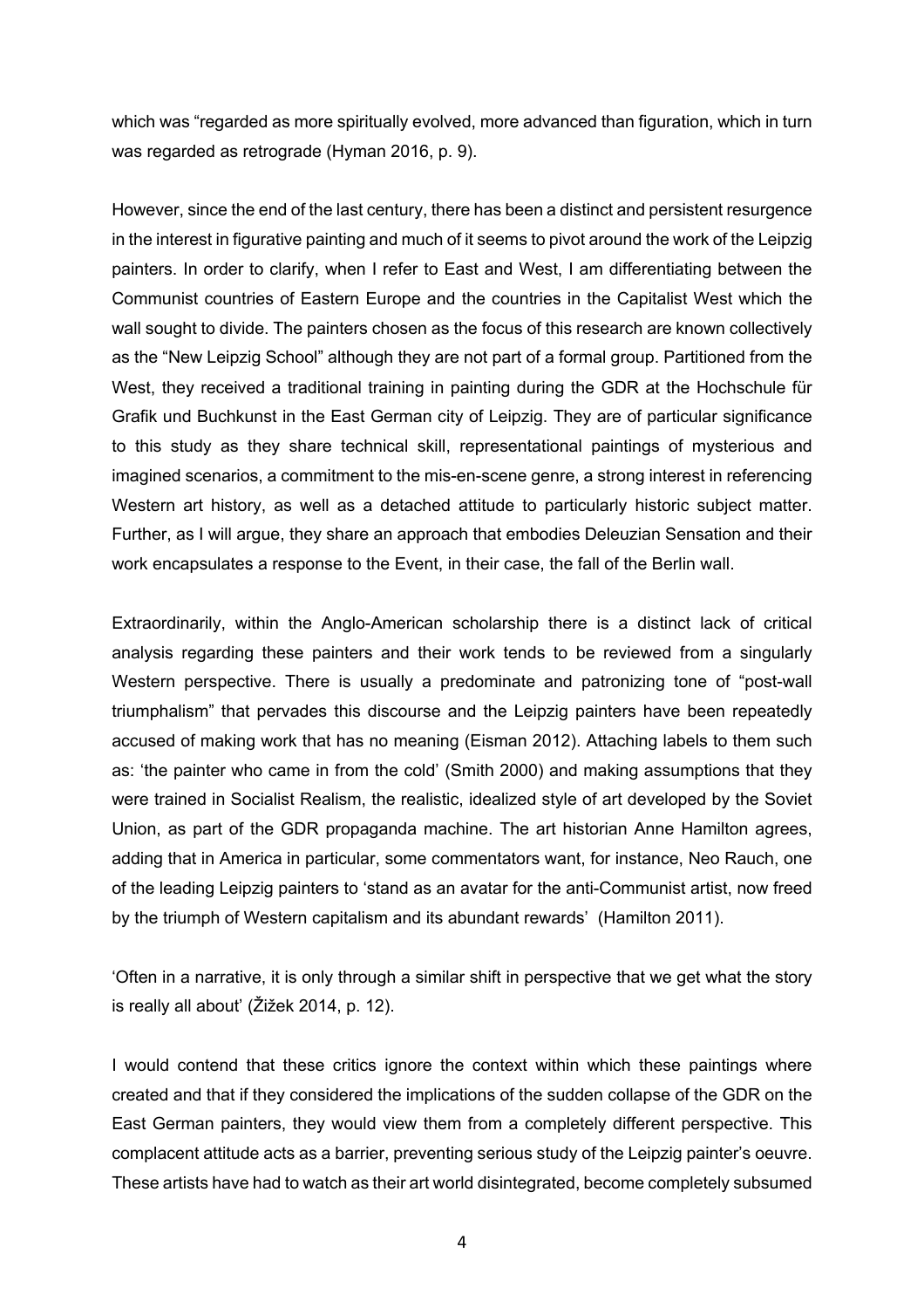by the West and then endure the transition from being practitioners of the country's most eminent medium to being denigrated for practising an outmoded art form. Through their experience of the rupture and chaos caused by the GDR's collapse and subsequent vanishing from the world map, they embody the Zizekian Event and I suggest that this is manifested in their work.

It is important to understand that the forced division of Germany in 1945 after the Second World war caused the nascent states to bifurcate into separate and extreme trajectories, politically and socially. The British, French and Americans forces occupied the western sector and saw to it that its surviving inhabitants should collectively bear the guilt of the Nazi atrocities. During the famous Darmstadt discussions in 1950, groups of artists and critics, including Theodor Adorno, Willi Baumeister and Johannes Itten, established that nonobjective art was the only way for the newly formed Federal Republic of Germany to turn its back on the past and look only to the future, no longer able to look the figure in the face. Thus rejecting figurative painting, amongst other reasons, for its association with the Nazi's and their use of it to promote their ideological principles (Barron et al.) became part of the process known as "Vergangenheitsbewältigung" or coming to terms with the past (Wittlinger 2006).



Figure 1: Wissel, Adolf, 1939, *Kahlenberger Bauernfamilie*. 150 x 200 cm, oil on canvas, Kunsthistorisches Museum, Berlin. Retrieved from http://galleria.thule-italia.com/adolf-wissel/?lang=en.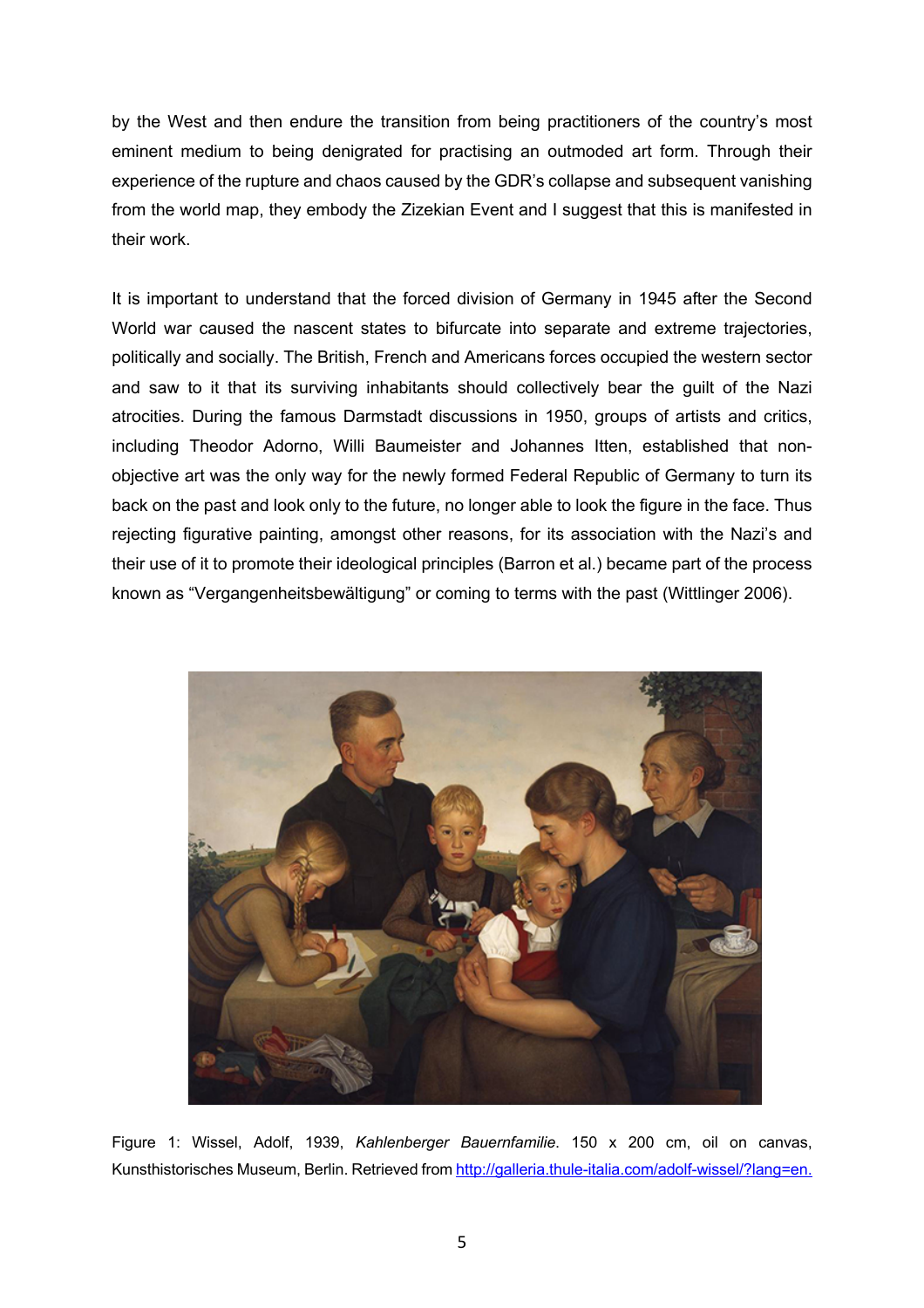"Kahlenberger Bauernfamilie" (Figure 1), by Adolf Wissel exemplifies the kind of artworks favoured by the Nazis. Figurative in style, it depicts the archetypal Aryan family in an idyllic bucolic setting. The figures represent the ideal Germans, according to National Socialist ideology, that is healthy, blonde, pure racial types which in this case are gathered together in a tight family unit.

In the Eastern sector, occupied by the Russians, the message was different. The Third Reich had been a fascist nightmare from which the Russians had liberated the Germans who were presented as victims and the National Socialists were rarely mentioned by name. This resulted in a parallel, autonomous history from the West and a distanced attitude to the crimes committed by the National Socialists. The progress of painting also remained apart. As opposed to West Germany, the academies in the GDR continued to provide classical training, and figurative painting remained the country's most prestigious art form.

I lived in Germany for seventeen years and so experienced first-hand, life during the division in both sides of the country, the fall of the Berlin wall, and the repercussions that arose during the period of uncertainty that was experienced by the East Germans. The first time I travelled through the wall to visit the eastern side of Berlin, my immediate impression, actually more of a shock, was how bleak everything looked, the lack of any colour as opposed to the western side. Everything seemed grey. During the course of various informal conversations, I have had with East Germans, they generally describe an opposite experience – being confronted with an explosion of colour on their first experience of the West. The source of this vivid colour in the West was usually advertising, but the former GDR suffered from lack of materials which prevented the renovation and upkeep of buildings and surroundings, many of which had remained unchanged since the end of the Second World War. I link this progress from a monochrome environment to the shock of colour in the West to the highly saturated paintings of the Leipzig painters.

Although this segment of a mural on ceramic tiles by Max Lingner from 1952 (Figure 2) is not an actual painting it is a typical example of a Socialist Realist image. It depicts a scene crowded with large, life size, active figures who fill the frame. Pleasant pastel tones help convey the simple message that the country was well on the way to being rebuilt thanks to the labour of the people and that a happy and exciting future lay before them.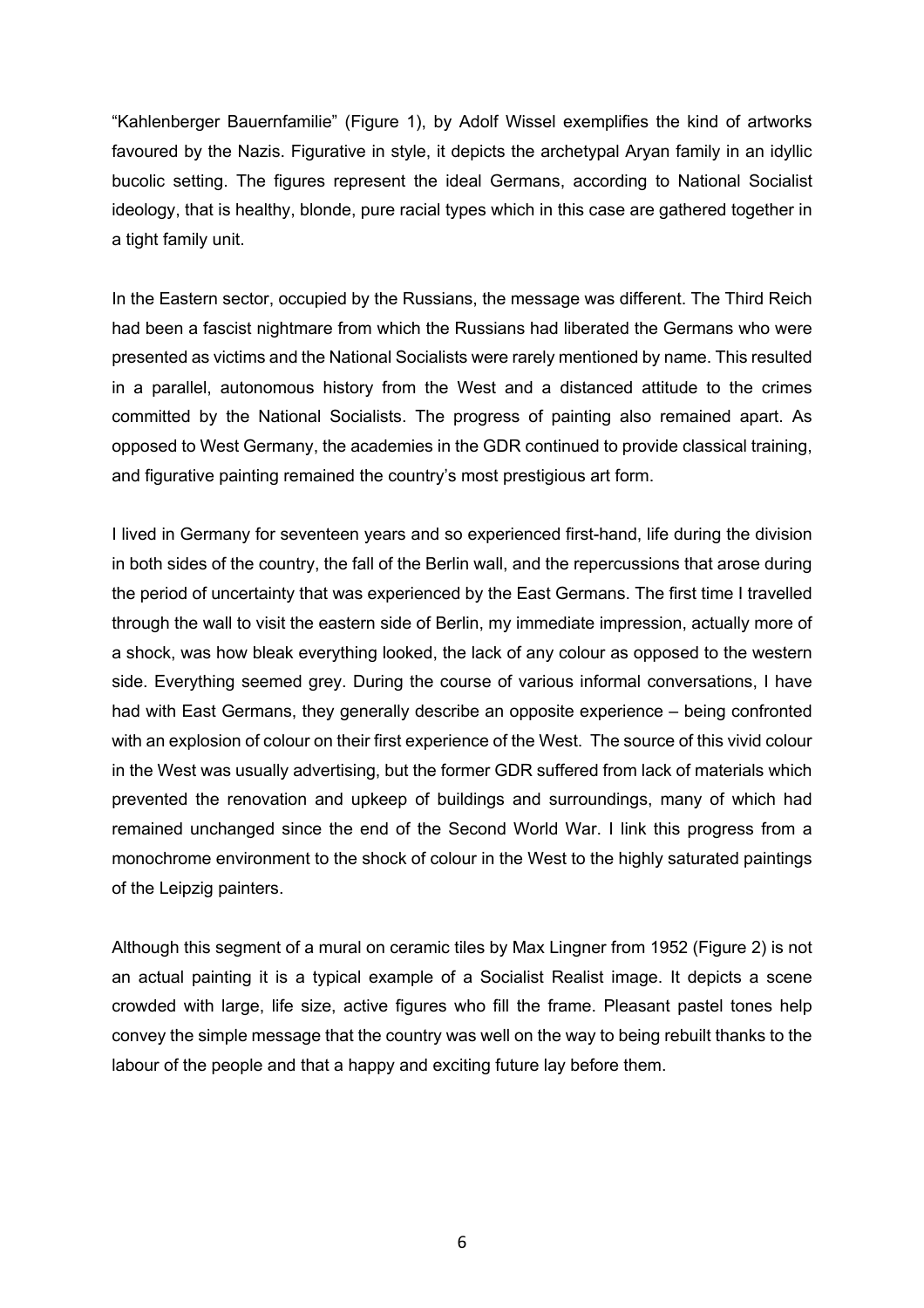

Figure 2: Lingner, Max. 1952-53. *Aufbau der Republik*,3 x 7 m, Detlev-Rohwedder Haus, Berlin, Mural on ceramic tiles: retrieved from:

http://library.artstor.org.dbgw.lis.curtin.edu.au/asset/APANOSIG\_10313580790:

"Schmerz" (Pain), (Figure 3) is a work by Neo Rauch who is the most famous amongst the Leipzig painters. On one hand, there are clear links to the previous images – his paintings are usually large, most of the figures are life size and they are all active. However, as opposed to the Lingner and Wissel works, the Rauch painting is full of interruptions which allude to Žižek's "something out of joint", the "appearance without solid being as its foundation" (Žižek 2014, p. 2). The nature of the figure's actions is unclear, the colours are garish and unreal, there is a strange juxtaposition of German tradition and cartoonish elements. The entire scene is imprinted with a temporal vagueness and protagonists who are hampered in some way, especially regarding the hands, such as the yellow figure on the right, appear often in his paintings. Similarly, another reoccurring feature of his work are figures who merge into something else, either strange shapes, or as in "Schmerz", the surrounding space.

The collection of disparate figures and awkwardly placed incongruous objects appear to have been assembled in a collage-like manner. The presence of several vanishing points and disregard for scale, render the space uncertain creating a sense of destabilisation from the point of the viewer. The figures are connected to each other spatially and through vivid colour, but otherwise remain detached and the tension is increased as the subject matter hovers between the known and the unknown. As in the Lingner mural, Rauch presents a figurative scenario that has little to do with reality. The Wissel and Lingner images sole purpose as didactic models is to convey, through an easily recognisable art form, a clear message and they possess a definite illustrative style. Although Rauch's work is painted in an ostensibly similar figurative manner, the distinct lack of narrative "liberates the figure from the mode of representation" (Daryl Slack 2011, p. 155) and accesses Deleuzian Sensation. Thus, the others do not. Interestingly, although Rauch received academic training, where ordinarily, according to David Bachelor, that colour is 'low down the hierarchy of a painter's skills and resources' (Batchelor 2000, p. 25), it appears to be one of Rauch's main strategies. When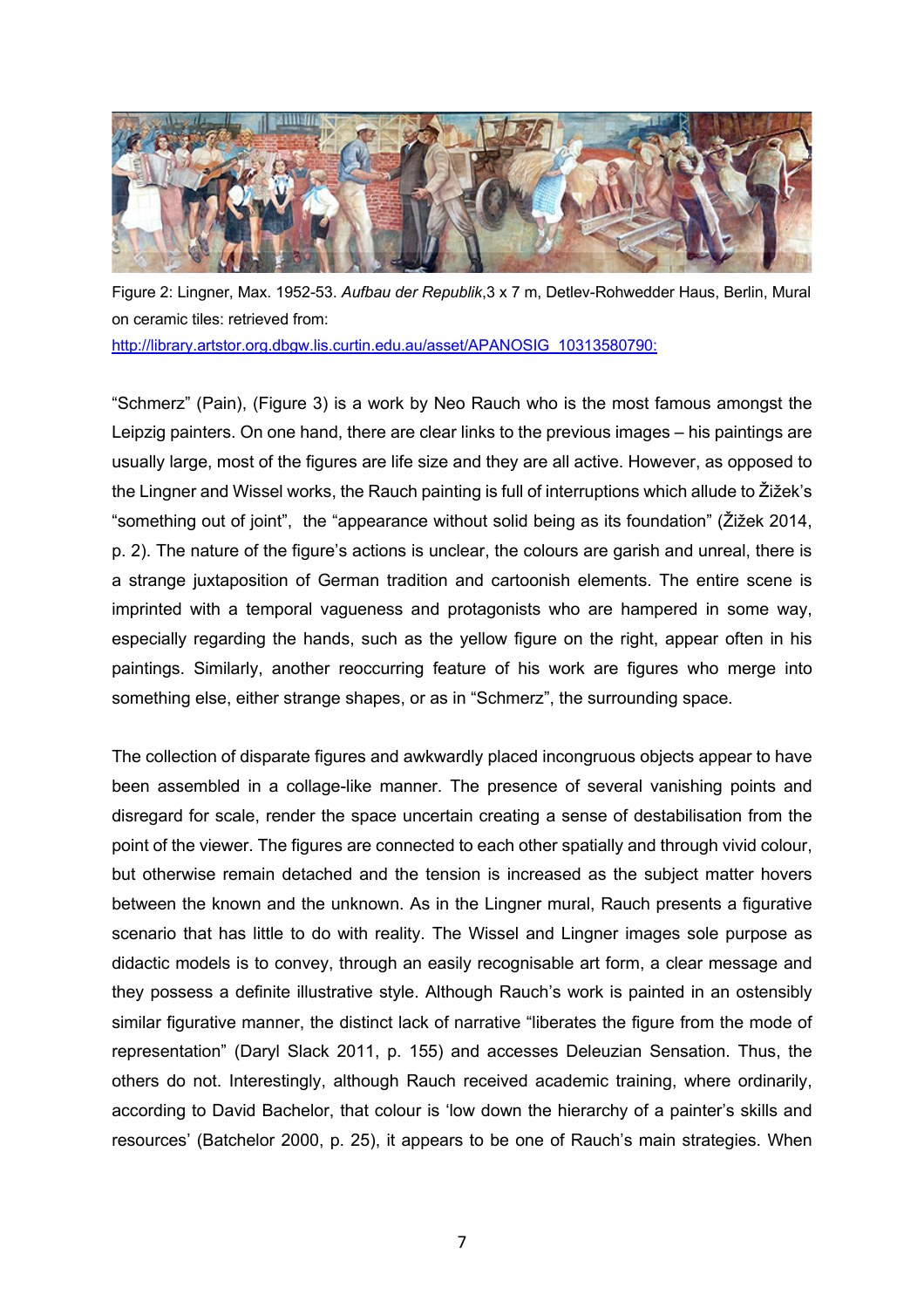considering the lack of colour in the everyday environment in the GDR, this suggests a further clash with tradition and the emergence of the new



Figure 3: Rauch, Neo 2004 *Schmerz*, Oil on canvas, 274 x 215 cm, Retrieved from https://libraryartstororg.dbgw.lis.curtin.edu.au/asset/LARRY\_QUALLS\_10313735435

It is not my intention to emulate Rauch, my context is vastly different. However, by critically studying the methods and strategies he employs and then testing and experimenting with these approaches through my own practice I aim to gain insights into Sensation and the Event. For instance, a quality I am interested in is the use of historical anachronisms to create intersecting worlds of past and present which present a sense of disruption and destabilise the composition, the something out of joint. I create imagined scenes and populate them with figures who act as protagonists, acting out undisclosed scenarios. References to build these compositions are sourced from a collection of film stills, found images, drawings I have made of everyday objects and photographs taken by myself especially for this purpose of building a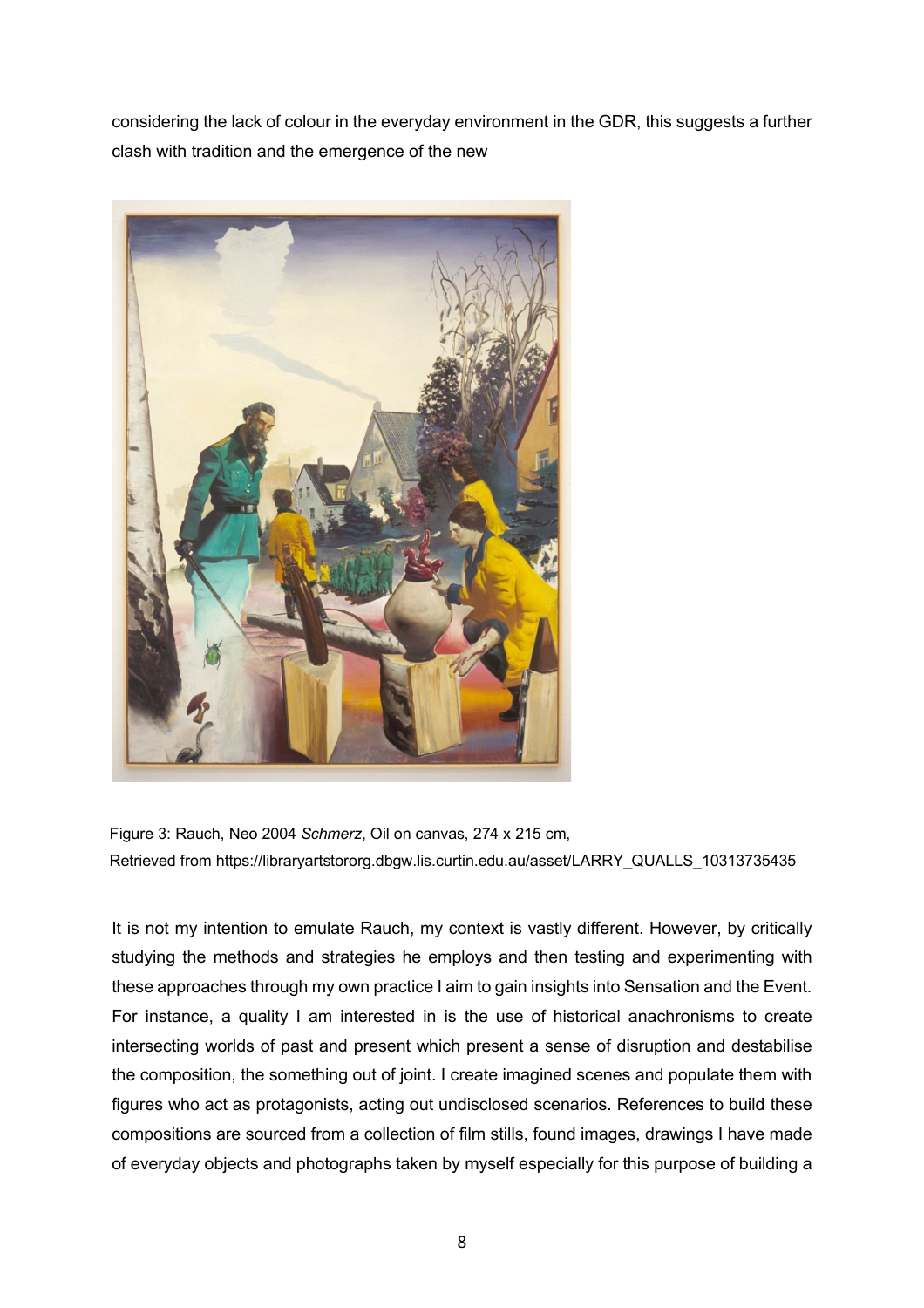painting. In recent examples of my work – in the "Hybrid" paintings, I have employed a limited colour palette to unify the scene as a whole entity and then chosen separate, idiosyncratic elements to fashion a composition in a collage-like manner. Considered use of colour is critical as I link Sensation to colour's power to induce a corporeal response in the viewer as "colour is the body, Sensation is in the body not in the air" (Deleuze 2003, p. 32).



Figure 4: Mason, Gale 2018*, Hybrid 1*, oil on canvas, 160 x 120 cm.

In both paintings, the figures occupy the same space but remain apart. I have chosen to name the paintings from this series "Hybrid" as they are compositions of disparate elements, similar to Rauch's work. In 'Hybrid 1' (Figure. 4), the figures inhabit a specified interior which appears to be recognisable, but I attempt to manipulate scale and how they are positioned within the frame to render the scene unstable or out of joint. I try to exclude all hints of narrative by keeping the figures isolated and withholding information, such as objects which would reveal exactly what the characters are doing or their reason for being there. I paint in a figurative style, presenting the viewer with a scene which appears to represent reality but upon closer inspection, reveals that it does not. The objects on the shelf are presented unnaturally, they defy perspective and seem to be floating. The ambiguous form on the upper left corner of the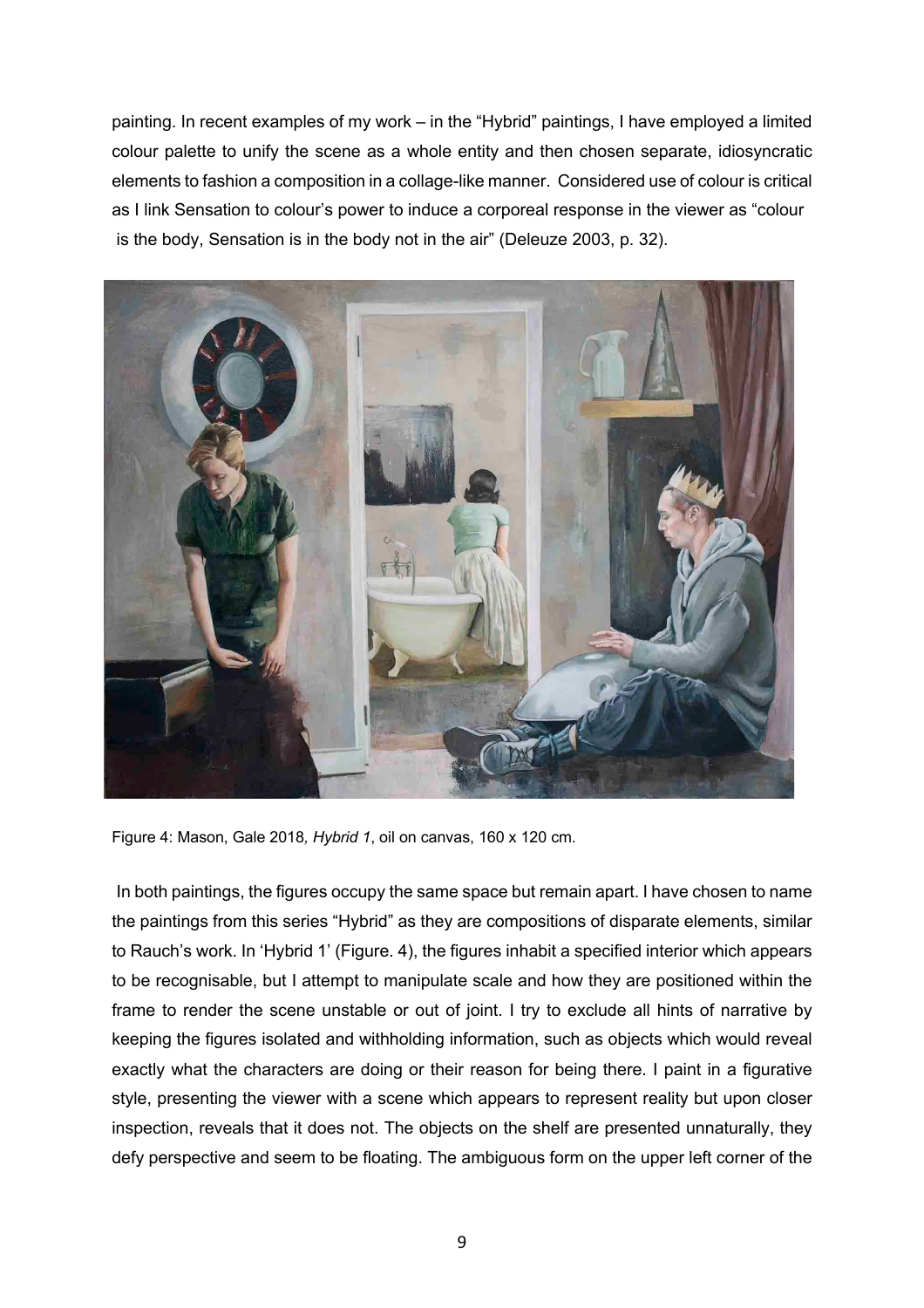painting, chosen for its shape and the fact that it is out of place.



Figure 5: Mason, Gale, 2018, *Hybrid 2,* oil and acrylic on canvas, 260 x 13 cm.

The figures do not belong together. The three women are from the past while the male is modern, unnaturally large in comparison and is positioned in a precarious and artificial manner. I have used a palette knife to manipulate the paint, breaking up the surface and render the space uncertain. In these paintings, I attempt to create a scene where the rational and the irrational collide. In 'Hybrid 2' (Figure. 7), the interior itself is a conglomeration of separate parts, combining 18<sup>th</sup> Century architecture with the Brutalist contemporary. These figures are also linked by colour but are otherwise divided by time, scale and perspective. The references used originate from three different time periods. Again, I have applied the paint for the background using the knife to disturb the surface.

This research is still at a reasonably early stage but has benefited from journeying to Germany earlier this year where I was able to study the works of the painters in question and conduct conversations with their gallerists and colleagues from the Hochschule in Leipzig. So far it indicates that through their oeuvre, figurative painting has been given new agency, above all, through its power to convey that which cannot be seen.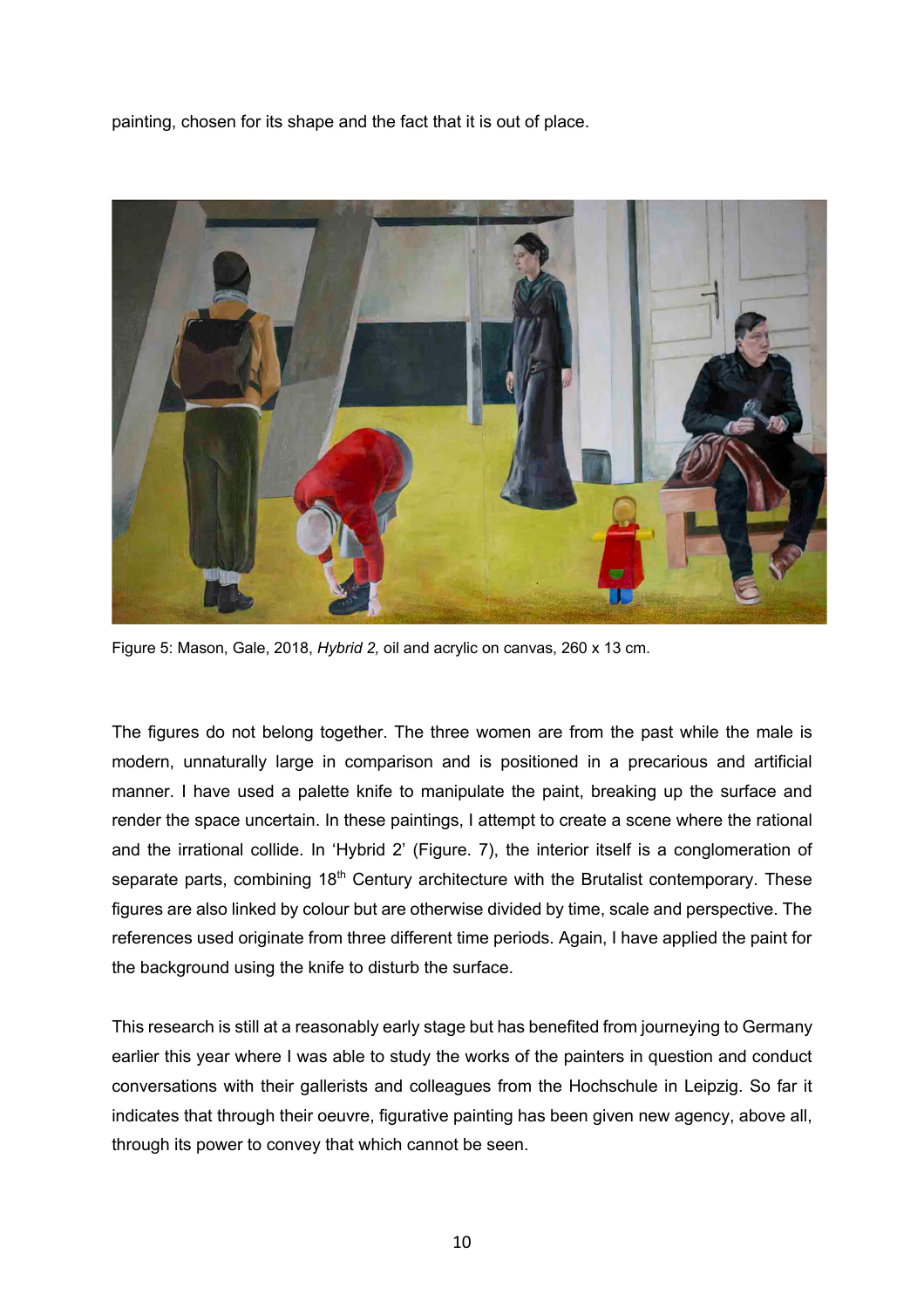## **Conclusion**

To summarise the content of this paper, I suggest that through the rupture, uncertainty and destabilisation caused by the fall of the Berlin wall and the collapse of the GDR, the painters of the New Leipzig School embody the Žižekian Event and this is manifested in their work. Furthermore, through the deliberate absence of narrative, they present their paintings as vehicles of Sensation. Being partitioned from Western discourse and history has resulted in a separate attitude which has realised the production of work that can only have significant impact on the global viewer. The Leipzig painters' oeuvre has provided valuable insights regarding the continuing importance of figurative painting and enabled the development and understanding of the genre within my own practice.